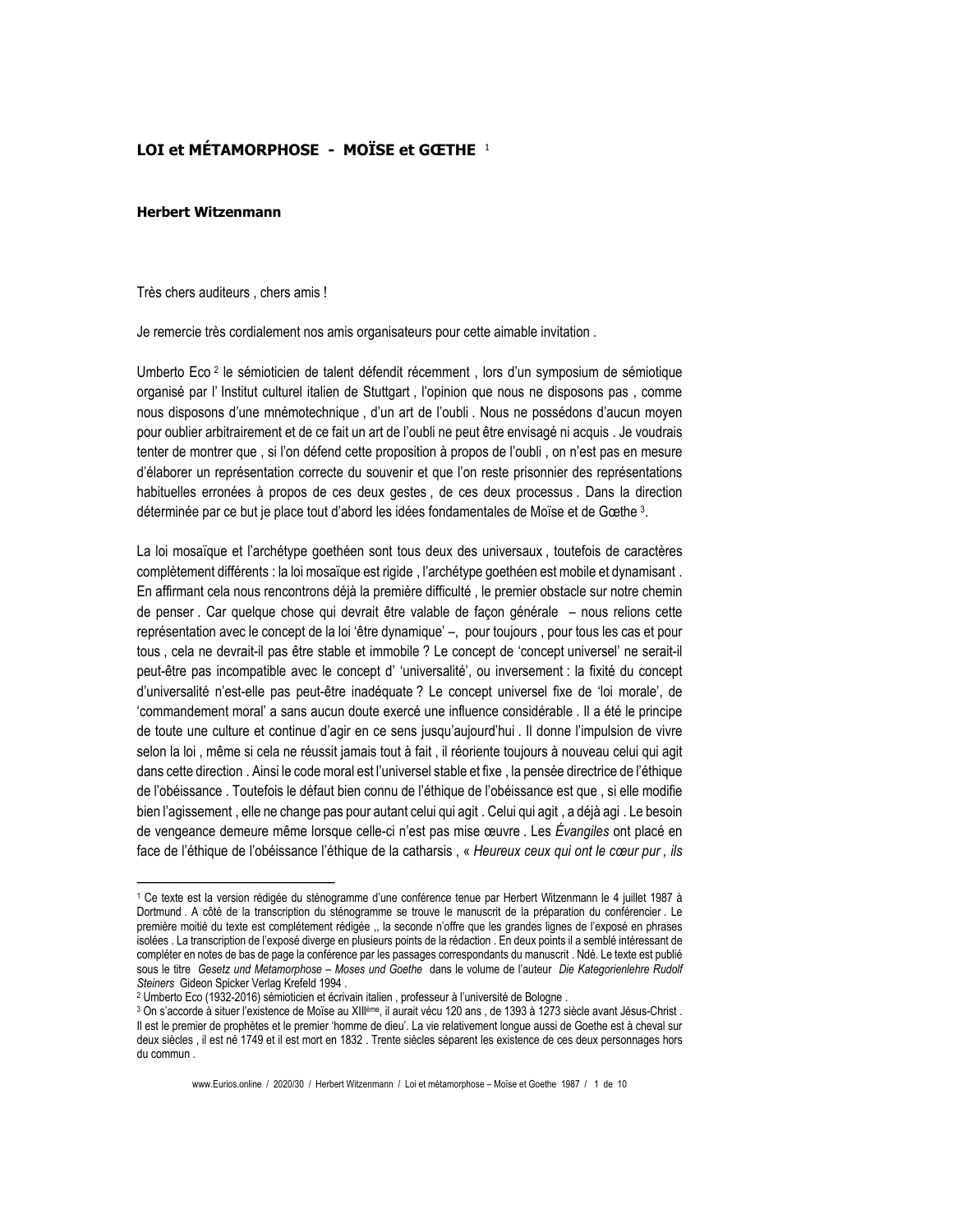verront Dieu » - , toutefois avec la promesse de ne pas dissoudre la loi mais de l'accomplir. - Nous devrons encore revenir sur le concept d'accomplissement. - Élévation du regard par une transformation de soi, voilà le principe de l'éthique cathartique, à l'inverse de l'éthique de l'obéissance où il s'agit du bon plaisir d'un dieu abaissant son regard sur ceux qui respectent sa loi.

Le principe de catharsis nous est aussi connu dans un tout autre contexte, à savoir celui de la Poétique d'Aristote, où il joue un rôle décisif, selon Aristote, comme principe et comme effet de l'œuvre d'art la plus haute. La tragédie est la plus élevée de toutes les œuvres d'art et son effet est, nous dit Aristote, dans un sens bien précis la catharsis. Nous allons aussi revenir sur ce point.

Mais ne semble-t-il pas que nous nous soyons fourvoyés du domaine de la science de la connaissance dans celui de l'éthique ? J'espère que je réussirai à montrer que le problème de la catharsis est étroitement apparenté au problème des universaux. Demandons nous pour commencer d'où vient que la loi, l'universel fixe et rigide, obtienne une telle puissance, suscite un tel respect. Si nous ne croyons pas quelle est une ruse de prêtres ou de directeurs de conscience avides de puissance (comme c'est encore souvent le cas aujourd'hui lorsque le suprasensible est utilisé pour séduire et conduire des foules d'adeptes), nous devons chercher pour cette puissance une autre origine. Nous la trouvons dans un état de fait généralement connu mais pourtant très particulier, à savoir dans la relation (concept) d'ensemble. Les concepts ont en fait la propriété tout à fait remarquable qu'ils se trouvent eux-mêmes liés les uns aux autres par leurs contenus. Les contenus conceptuels montrent par leur teneur en tant que contenu comment ils se situent les uns par rapport aux autres . Ce sont des éléments qui se lient d'eux-mêmes . Vous reconnaitrez certes rapidement que, si de tels éléments se reliant de par eux-mêmes n'existaient pas, il ne pourrait exister aucune relation ; car si nous devions glisser entre deux éléments disparates, qui ne se relieraient point ensemble, un autre élément pour les rattacher l'un à l'autre, celui-ci ne serait pas capable d'établir des liens s'il n'était capable pas de se relier par lui-même aux autres éléments . Si ce n'était pas le cas nous devrions continuellement combler l'intervalle par de nouvelles insertions et nous entrerions ainsi dans une régression sans fin . Qu'il existe donc une relation d'ensemble, ne peut s'expliquer que par le fait qu'il existe de ces éléments merveilleux qui se lient d'eux-mêmes les uns aux autres et qui n'ont pas besoin d'être reliés par autre chose . De cela résulte immédiatement la chose suivante : Comme les concepts (relation) se lient d'eux-mêmes les uns aux autres par leur contenu, chacun d'entre eux se lie à d'autres concepts et ceux-ci de nouveau à d'autres et ainsi de suite. Ces éléments qui se relient eux-mêmes les uns aux autres forment ensemble un tissu essentiel, unitaire, qui se porte et se détermine lui-même. Goethe exprime cela de manière admirable de la façon suivante : « L'idée est éternelle et unique ; ce n'est pas bien faire que de parler des idées au pluriel ...»<sup>4</sup> – Parce qu'il existe une relation, il existe une auto-relation. Parce qu'il existe une auto-relation, il existe un auto-portage, une auto-détermination du monde spirituel. Le monde spirituel se rencontre en lui-même partout soi-même . Chaque élément de ce monde spirituel est un représentant de la totalité du monde spirituel . Chaque élément singulier est le tout et le tout

<sup>4</sup> Cette réflexion de Gœthe se trouve dans ses Maximes et réflexions « L'idée est éternelle et unique ; que nous utilisions aussi le pluriel n'est pas bien faire. Tout ce dont nous prenons conscience et dont nous pouvons parler ne sont que des manifestations de l'idée ; nous formulons des concepts et dans cette mesure l'idée est elle-même un concept. » (Edition Artemis p.375; Edition de Weimar Partie b Vol.55 p.89). Dans le recueil d'aphorismes non traduit Paroles en prose (Sprüche in Prosa Stuttgart 1967) Rudolf Steiner en fait le commentaire suivant : « Quand le penser de l'entendement rend tous les concepts fluides et les met en relation, se constitue finalement une idée universelle unique, qui est identique au fond originel de tout le réel . L'homme saisit ainsi l'essence originelle à sa racine . Objet et sujet ne sont plus des opposés pour lui ; le sujet s'est ouvert dans l'objet ; l'objet est tout imprégné par le sujet. Tout ce qui est singulier n'est que manifestation de cette essence originelle .» Ndt.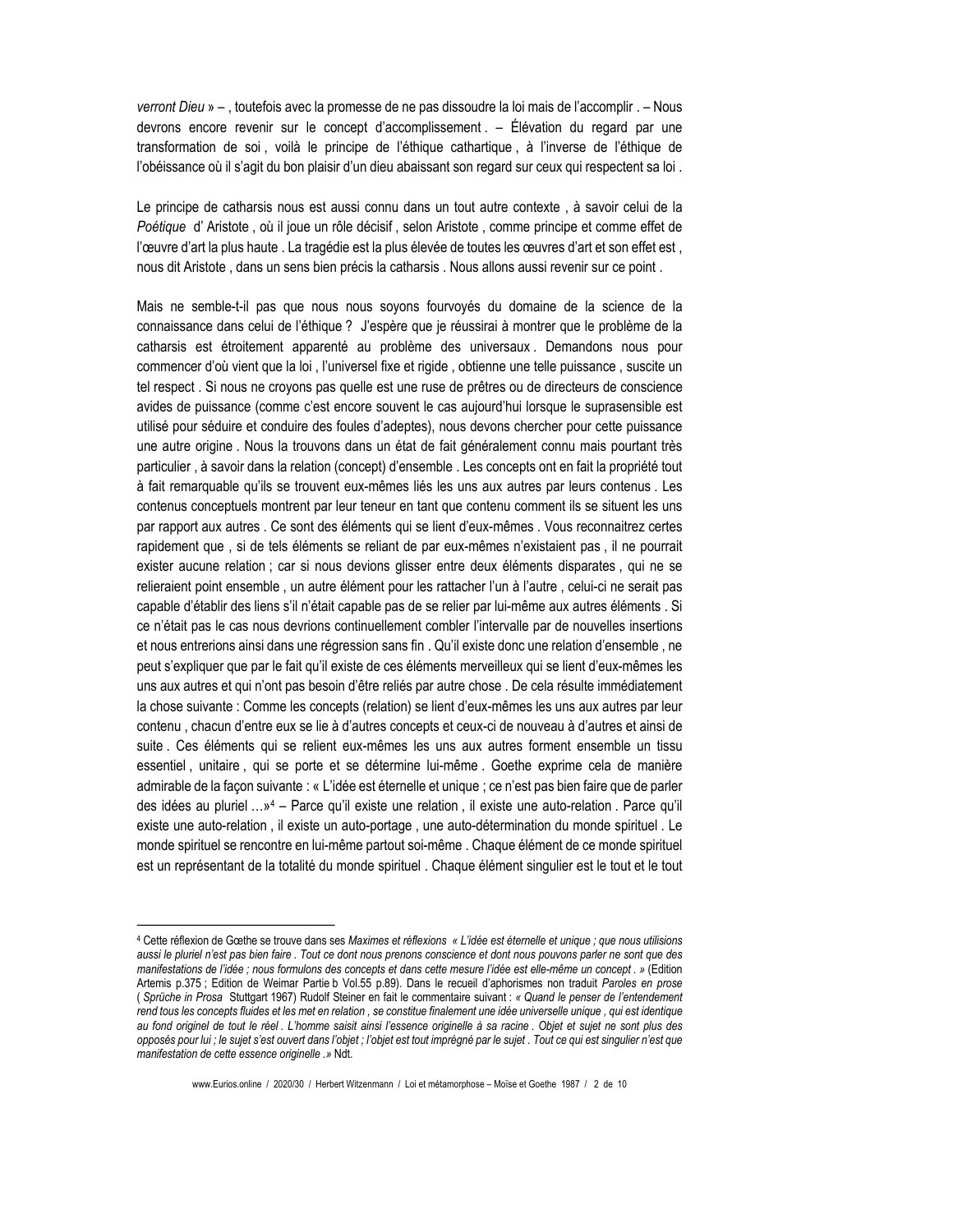apparaît dans d'innombrables éléments singuliers <sup>5</sup>. Le monde spirituel est donc un prodigieux et immense 'Je suis' supra-individuel qui se rencontre partout lui-même en lui et qui concentre la sublime grandeur du monde spirituel en 'Je suis' . Voilà, c'est cela le contenu de la loi mosaïque . 6 Je fais ici une petite remarque intermédiaire. Ceux qui cherche l'origine des universaux – les hommes l'ont fait des siècles durant - se retrouvent immanquablement en contradiction avec euxmêmes ; car pour chaque explication de l'idéel, qui voudrait conduire en dehors de l'idéel, ils supposent toujours pour leur explication l'existence de l'idéel [celui auquel il ont recours pour élaborer leurs explications].

L'égalité ne peut pas être déduite du perceptible. En essayant de déduire le concept d'égalité des éléments non-conceptuels qui ne sont pas identiques, on présuppose toujours le concept d'égalité. Comment pourrait-on autrement parler d'égalité ? Il est donc clair que les universaux ne procèdent de rien d'autre que d'eux-mêmes, que de leur 'Je suis'. C'est leur sublime grandeur. C'est leur validité inconditionnelle . C'est leur imprégnation du monde avec des relations d'ensemble.

Si nous voulons passer de là, à la connaissance goethéenne de la métamorphose nous devons nous servir de l'observation psychique ; car l'observation psychique ne se satisfait pas d'un regard s'élevant vers la grandeur sublime de l'idée ni d'un profond anéantissement doublé d'une soumission totale devant celle-ci . Elle n'est pas comblée par la loi mosaïque ; car la domination n'appartient pas à l'être de l'idée, n'est pas une propriété essentielle de l'idée comme l'est à l'inverse sont autogénération dans notre propre activité génératrice. Nous devons produire les concepts. Nous pouvons produire les concepts mais ce n'est que dans notre production qu'ils manifestent leur inconditionnalité. Ils ne règnent pas sur notre propre activité génératrice mais ils s'adonnent à celleci et cela seulement par notre agissement générateur. Si nous les plaçons comme des lois audessus de nous, nous les détachons de leur origine, nous en faisons des objets de facon unilatérale. De cette façon ils peuvent certes devenir les principes d'une grande culture pour laquelle ils sont dressés comme des exhortations monumentales et comme de solides colonnes porteuses aux pieds desquelles les membres de cette culture viennent se prosterner. Mais ils ont été détachés de leur origine et de ce fait ils ne sont jamais ni pleinement respectés ni pleinement réalisables. Aucun être humain ne peut satisfaire à la loi. Mais l'observation psychique montre justement que cette objectivation de l'universel dans un inaccessible accomplissement n'est pas conforme à son être puisque cette objectivation ne se produit précisément que dans les lois que nous édictons et seulement dans celles-ci

Prends la divinité dans ton être volontaire et elle descendra de son trône universel. Si nous regardons cela – je dois naturellement m'exprimer maintenant en raccourci sur des choses aux conséquences multiples et d'une vaste étendue - nous prenons conscience de deux états de faits des plus inhabituels et qui sont riches de conséquences . L'un est précisément que c'est un fait qu'il existe une relation d'ensemble, que donc les concepts purs, les universaux, se relient eux-mêmes les uns aux autres, se déterminent eux-mêmes par leurs relations et que de ce fait, bien que nous puissions les produire, nous ne pouvons pas les modifier. C'est le premier des états de fait

<sup>&</sup>lt;sup>5</sup> Une autre représentation issue des légendes de la mythologie orientale : Image originelle de l'union mystique en Krishna berger magnifique et prodige qui se démultiplie et passe simultanément la nuit avec 300'000 jeunes femmes sous le ciel étoilé des Indes. L'esprit unique et les consciences individuelles séparées. Ndt.

<sup>6</sup> Extrait du manuscrit : « Au royaume de l'idée chaque élément singulier représente, du fait de son auto-relation, le tout et le tout s'adonne à d'innombrables singularités. Le monde spirituel se rencontre partout lui-même en d'innombrables concentrations ou expansions. Il est le 'Je suis'. La sublime grandeur du 'Je suis' universel qui du fait de son autodétermination détermine aussi toute chose dans l'universalité inaltérable, trouve dans le Décalogue de Jahvé une expression des plus élevées .» Ndé.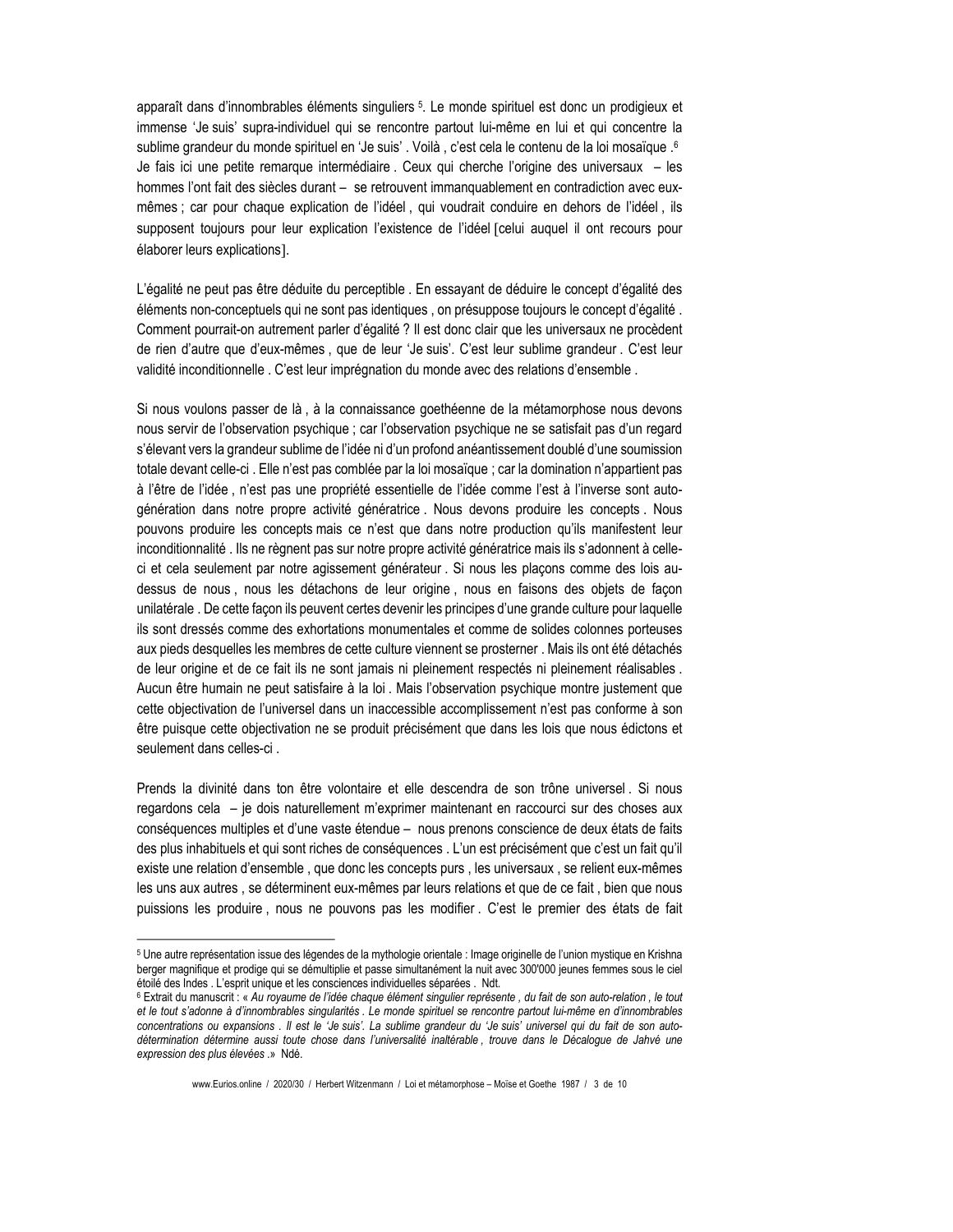conduisant à la forme de conscience qui saisit le contenu des universaux, J'ai souvent caractérisé cette forme de conscience comme une détermination rétro-déterminée . Nous pouvons par notre action intérieure déterminer les universaux à devenir des contenus de notre conscience. Nous devons les déterminer à cela. Mais nous sommes déterminés en retour par eux parce qu'ils rétrodéterminent du fait de leur propre relation d'ensemble notre détermination - : détermination rétrodéterminée, comme un échange de processus, complète transparence. C'est là, ce que Franz Brentano (1838-1917) désignait par évidence mais qu'il n'a jamais réussi à rendre claire de façon juste. L'évidence est l'échange des processus en parfaite transparence. C'est la forme de conscience par laquelle nous prenons en nous le contenu des universaux.

A cela s'ajoute toutefois une seconde chose particulièrement remarquable, à savoir la forme de ce type de conscience, c'est-à-dire la façon par laquelle nous prenons conscience de notre propre état, cet état dans lequel nous pouvons faire l'expérience de la détermination rétro-déterminée . C'est là, une seconde chose remarquable et extraordinaire, qui nous est certes bien connue et familière mais que nous ne reconnaissons pas, que nous méconnaissons. Personne parmi nous ne doute que nous sachions quelque chose de nos contenus de conscience. Mais comment un tel savoir englobant nos contenus de conscience est-il possible, c'est là, une des choses des plus remarquables ; car si nous ne pouvions savoir quelque chose de nos contenus de conscience que par une autre conscience [que la nôtre], nous nous engagerions de nouveau, comme dans l'autre situation, dans une régression sans fin. Nous ne pouvons parler des contenus de conscience que parce que s'ajoute à notre prise de conscience des universaux, à notre détermination rétrodéterminée, la réflexion de notre conscience en elle-même. La conscience rétro-déterminée (par le contenu des universaux) se réfléchit en elle-même. Elle ne se réfère pas à quelque chose d'autre et n'a besoin de rien d'autre pour devenir consciente d'elle-même car elle se saisit en elle-même par sa propre réflexion en elle-même. C'est le second état de fait remarquable qui apparaît lorsque nous prenons conscience des modalités d'apparition des universaux dans notre conscience, ce qui habituellement ne se produit pas mais qui justement peut se produire parce que dans la prise de conscience, dans l'apparition, dans l'accomplissement des universaux, dans la détermination rétrodéterminée se constitue aussi la conscience se réfléchissant en elle-même. La conscience se réfléchissant en elle-même est précisément celle qui peut au-delà d'elle-même s'orienter vers autre chose car elle est assurée et consolidée en elle-même . Observer, c'est s'orienter au-delà de soimême vers autre chose . L'observation n'est en fait possible que parce que dans la détermination rétro-déterminée se constitue une conscience se réfléchissant elle-même.

Ce sont là, à côté de bien d'autres, les premières particularités remarquables et fondamentales dont nous prenons conscience en observant comment les universaux deviennent conscients en nous . C'est seulement parce qu'un accomplissement de l'universel est possible et parce que dans cet accomplissement se constitue la possibilité d'observer, et pour cela seulement, que des universaux mobiles, dynamiques, peuvent exister et devenir agissant aussi bien dans les manifestations du monde qu'en nous-mêmes .7

Je dois m'en tenir à cette esquisse de quelques contours quoiqu'il y ait bien des choses à dire à ce propos. Mais je ne m'arrête qu'aux difficultés les plus importantes. L'une des plus grandes difficultés

<sup>7</sup> Extrait du manuscrit : « Ce n'est que par une telle saisie observatrice que la loi, que la légalité des universaux s'accomplit pleinement. Car celle-ci plane en tant que commandement, certes reconnu mais pourtant méconnu, au-dessus de nous. La loi ne s'accomplit que lorsqu'elle est non pas notre soumission mais notre activité. C'est ce qu'exprime l'éthique cathartique des Évangiles . Mais il est clair simultanément que cet accomplissement n'est pas un acte simple et unique, bien plus qu'il est la mesure du progrès de notre évolution .»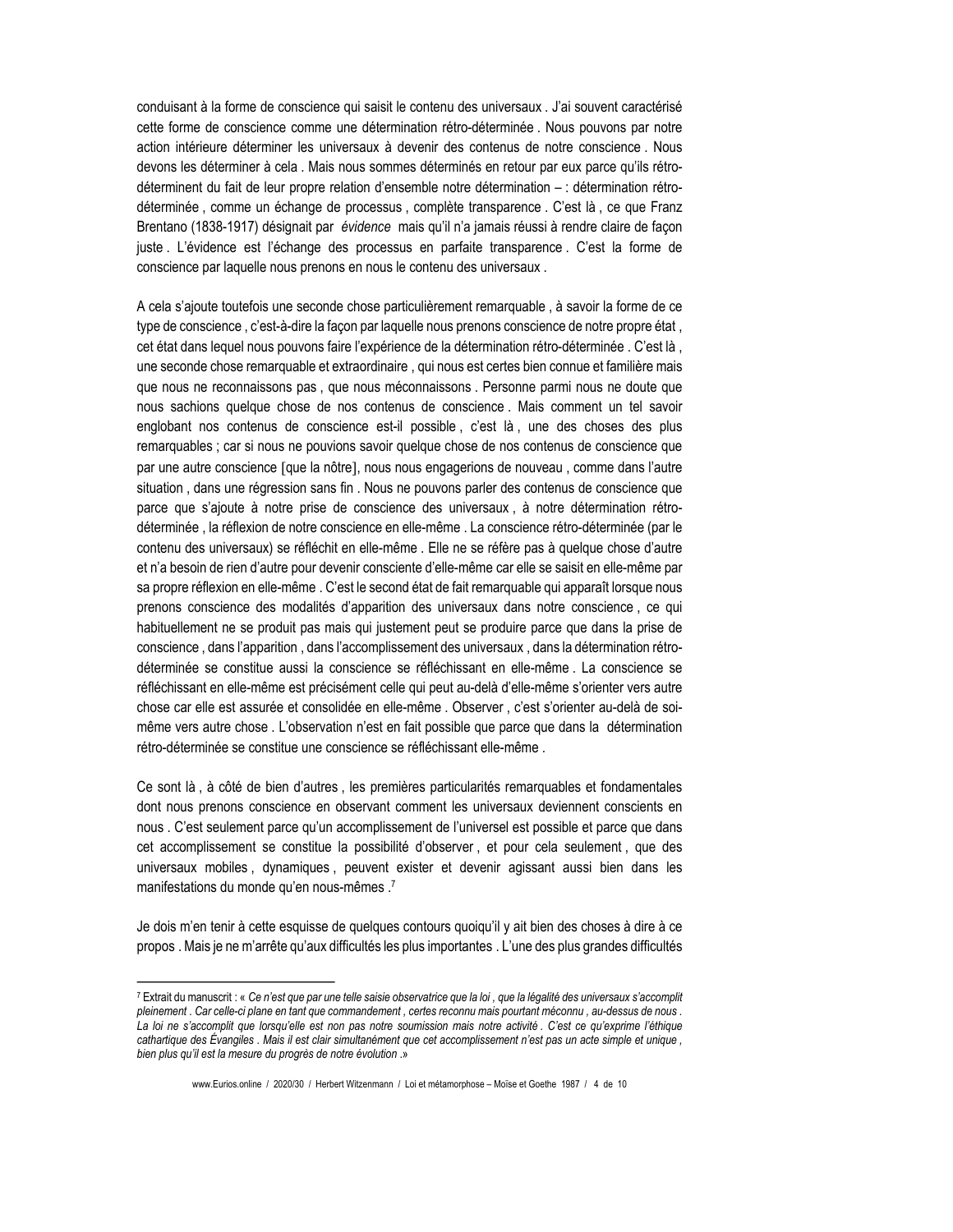qui se présente aussitôt est la suivante . C'est en fait la question : Comment ces éléments qui sont reliés et unis entre eux passent-ils aux autres qui ne sont ni reliés ni unis entre eux ? C'est la question du passage de l'universel au non-universel qui nous est constamment posée à travers nos perceptions. Cette question du passage est l'une des questions fondamentales de la connaissance dont Goethe s'est aussi occupé avec beaucoup d'attention . Nous pouvons peut-être la préciser en guise de préparation à l'aide du petit exemple suivant : L'opinion que ce qui n'est pas identique pourrait être égal (gleich) de façon perceptible est complétement erronée . Deux triangles, qui sont dessinés avec les mêmes dimensions l'un à côté de l'autre sur une feuille de papier, sont du point de vue perceptible complètement dissemblables, différents . Même s'il pouvait être possible de leur donner les mêmes dimensions avec une parfaite exactitude . Il n'y aurait rien d'égal entre ces deux triangles. Ils sont dans la perception complètement inégaux . S'ils étaient égaux ils ne formeraient qu'un seul triangle : un seul, non deux. Mais il y en avait deux à voir. Dans la perception il n'y a rein d 'égal, de semblable, dans la perception il n'y a qu'inégalité, dissemblance, différence. Égal n'est toujours que le concept, qui est individualisé de différentes façons par différentes perceptions ou différents champs de perceptions . A l'intérieur du perceptible il n'y a aucune égalité, seulement des ressemblances de différences. Je ne veux toutefois pas m'appesantir maintenant sur le concept de ressemblance. Mais il n'est pas difficile à saisir. La ressemblance est la possibilité de permuter des individualisations à l'intérieur d'une certaine marge de variation . D'autant plus réduit l'intervalle de variation, d'autant plus grande la ressemblance. Dans le monde de perception n'existe donc aucune égalité, ne s'y trouve que des éléments disparates. Égaux sont les universaux qui peuvent être universalisés de diverses façons.

Le fait des différentes individualisations prouve celui du passage de l'universel au non-universel. Le fait qu'il n'existe pas seulement des concepts généraux mais aussi des concepts individualisés qu'il n'existe pas seulement le concept général de sapin mais aussi la représentation individualisée de ce sapin - prouve le fait du passage . L'observation psychique peut aussi suivre le processus du passage; car l'observation psychique nous montre que les universaux sont tout d'abord dans un premier temps de purs actuels. Elle montre leur *actualité*. Ils peuvent, ils doivent être actualisés. Mais ils s'avancent au-delà de cette actualité du fait qu'ils manifestent des liens avec certains domaines de perception, avec des complexes de perception déterminés. Il sont intentionnalisés et intentionnalisables dans certaines directions déterminées . L'intentionnalité de l'universel 'animal' est autres que celle de l'universel 'plante', celle de l'universel 'sapin' autre que celles des universaux 'orme' et 'tulipe'. Nous avons déjà là, franchi un pas de l'actualité vers ce qui n'est pas actuel, ce qui n'est pas universel.

Nous faisons un pas de plus, lorsque nous voyons que les universaux sont métamorphosables et gu'ils sont susceptibles dans une certaine frange de variation d'innombrables *métamorphoses*. Mais le passage n'est réussi et accompli que lorsque l'une de ces métamorphoses est retenue par un champ de perception et individualisée par celui-ci . Alors l'universel est pris dans inhérence, alors il a pris la forme d'une représentation au sein d'un champs d'individuels, un champ de perception; représentation inhérente constitutive, non pas représentation souvenir représentative qui n'est en fait possible qu'après que se soit formée la représentation inhérente.

Un chemin conduit donc par paliers successifs de l'actualité jusqu'à l' inhérence. Cette progression est observable . Le fait du passage est observable psychiquement . Nous ne devons pas seulement nous satisfaire de ce que nous puissions constater ce passage comme un fait observable, car nous pouvons aussi le comprendre, nous pouvons en comprendre le sens notamment si nous le rattachons au contexte de globale de notre existence . Notre être total a la propriété d'être ainsi fait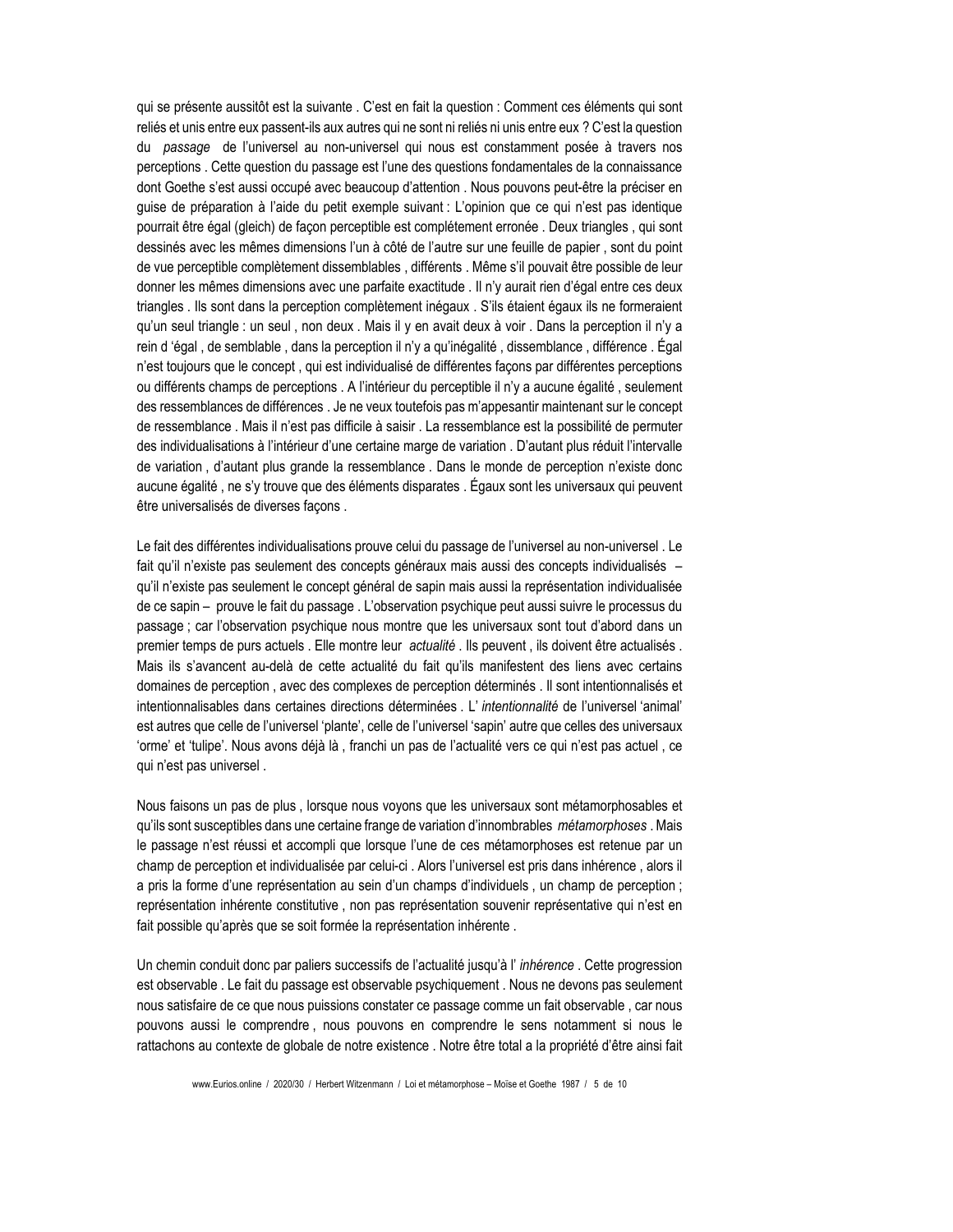que grâce à ses fonctions neurosensorielles il nous subtilise un part de la réalité, précisément la part universelle, et ne nous restitue que la part qui n'est pas vraie, qui n'est pas universelle, qui n'est que perceptible . De ce fait nous sommes obligés, nous sommes capables de recomposer la réalité ainsi décomposée. Ceci se produit par les passage de l'universel au non-universel. Ce passage peut ainsi être saisi de façon sensée et peut devenir compréhensible car lui seul rend notre liberté compréhensible. Nous ne pourrions que subir les contraintes d'un monde qui nous serait donné achevé par avance, nous ne pourrions pas y être des êtres libres. Dans un monde que nous co-générons par recomposition à partir du monde décomposé, nous sommes les coproducteurs de notre propre être . Ici se trouve l'origine de notre liberté . Le fait et les particularités du passage prennent un sens compréhensible dans la perspective de la liberté humaine.

Nous pouvons donc maintenant parler d'un triple accomplissement. La loi, les commandements s'accomplissent dans l'évidence de la détermination rétro-déterminée. La réalité est accomplie dans la recomposition de sa décomposition. Ce double accomplissement se prolonge dans l'autoaccomplissement de l'homme par sa liberté. Ce sont là, les conséquences de la connaissance goethéenne de la métamorphose.

Mais nous devons prendre encore une fois conscience de façon plus précise des processus qui se déroulent ainsi. Celui qui a compris qu'il n'a pas percu la réalité dans sa pleine totalité, que nous ne percevons donc rien de réel, que nous ne pouvons que réaliser, accomplir le réel, celui-là ne va pas supposer non plus que des éléments particuliers de cette réalité puissent être perçus dans leur état réel . Celui qui a compris le connaître co-générateur de la réalité, a aussi compris qu'il n'existe et ne peut exister aucun élément particulier singulier de cette réalité qui puisse être perçu dans sa réalité.

Cependant il existe deux types fondamentaux d'éléments réels produits, que nous voulons maintenant considérer de façon plus précise . Ce sont les formes et les mouvements . Ce sont là, deux grands domaines dans lesquels nous prenons conscience des éléments réels de ce monde. La différence entre forme et mouvement nous est immédiatement familière dans notre sensibilité et de cette facon sensible nous ne doutons pas un instant qu'il s'agit ici d'éléments de natures complétement différentes. Pourtant nous sommes rapidement dans l'embarras lorsque nous voulons éclaircir conceptuellement cette différence ; car nous voyons bien qu'il n'existe rien d'immuable dans le monde de telle sorte que nous semblons acculés à supposer que les éléments que les éléments qui présentent une certaine stabilité se distinguent de ceux que nous appelons mouvements par le seul fait qu'ils ne se modifient que très lentement. Les formes seraient des modifications très lentes, les mouvements des modifications plus rapides. Lorsqu'on argumente de cette manière. la spécificité de la différence existant entre ce deux types d'éléments disparaît, Je crois que cette différence ne peut être présentée de facon exacte que structurephénoménologiquement<sup>8</sup>.

Nous devons partir du fait, que nous avons déjà reconnu en principe, que nous ne pouvons percevoir aucun élément dans sa plein réalité. Aucun réel n'est perceptible dans sa pleine réalité, aucune tour, aucun arbre, aucune tasse. Avec tous ces éléments nous avons plutôt à faire à des réalisations mais à des réalisations d'un type déterminés . Ce sont des réalisations qui se produisent du fait qu'un concept universel se trouve en inhérence par le passage (de l'actualité à l'inhérence)

<sup>8</sup> L'auteur évoque ici ses recherches exposées dans un petit volume qu'il avait publié sous le titre Phénoménologie des structures, traduction française Document Eurios 2020/21.

www.Eurios.online / 2020/30 / Herbert Witzenmann / Loi et métamorphose - Moïse et Goethe 1987 / 6 de 10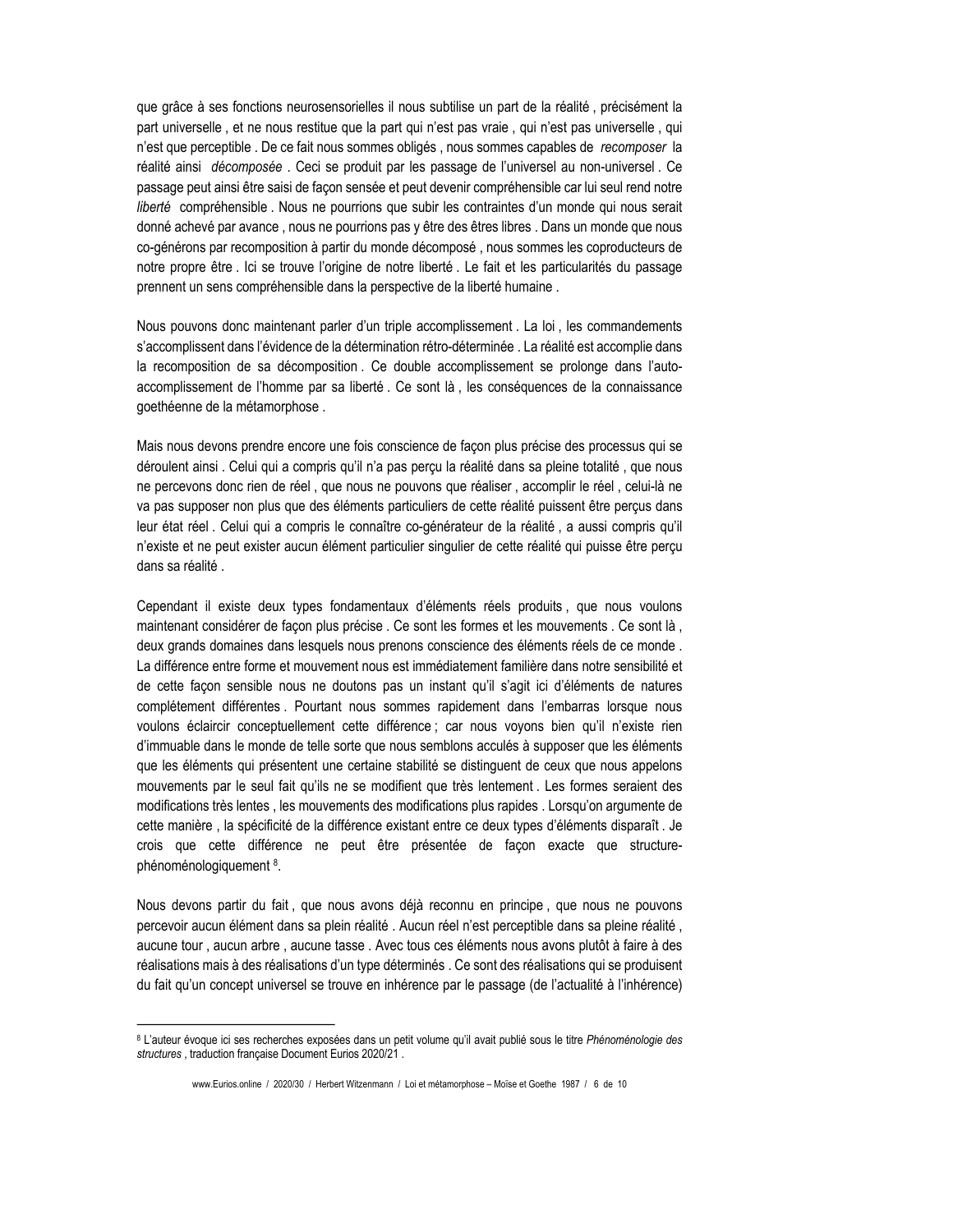dans un champ de perception – il s'agit dans chaque cas de champs de perception gigantesques : même pour des choses aussi petites qu'une tasse nous avons à faire avec un champ de perception gigantesque comprenant d'innombrables perceptions . C'est ainsi que se constitue un élément réel. Or la mise en inhérence n'est pas un processus unique et vite achevé mais au fond un processus qui n'est jamais achevé ; car l'inhérence est un processus qui se déroule sous la conduite d'un concept supérieur qui s'adjoint lui-même sans cesse d'autres concepts pour accomplir sa tâche, l'arbre, la branche, la feuille, le tronc, la racine, la tasse, la coupe, l'anse et ainsi de suite. Il s'agit de processus d'inhérence qui ne sont jamais terminés, même s'ils sont temporairement interrompus en fonction de données psychologiques et environnementales auxquelles je ne veux pas m'attarder maintenant . Il s'agit donc de processus permanents .

Ce qui est caractéristique de la production de formes, ce n'est pas la lenteur des modifications mais l'immobilisation des mouvements formateurs dans un champ de perception . Lorsque l'on a vu cela, on est armé pour caractériser le type d'élément dont il s'agit ici. Les formes ne sont pas des processus s'écoulant très lentement, les formes sont caractérisées par l'engourdissement des mouvements formateurs dans un champ de perception, Les formes sont une accumulation de mouvements formateurs figés. Pas de forme sans mouvement . Mais ce qui est caractéristique de la forme c'est que c'est un enrichissement de mouvements formateurs se figeant. C'est là, la caractéristique de la forme. A cette caractéristique d'immobilisation s'en ajoute une autre. Ces immobilisations et accumulations sont des processus dans lesquels nous sommes constamment impliqués mais que nous n'observons pas habituellement, qui donc se déroulent subconsciemment. Elles ne deviennent conscientes pour nous non pas en tant que processus en cours mais seulement comme résultats de processus achevés ou arrêtés. Parce qu'elles ne deviennent conscientes pour qu'à travers leurs résultats, ce sont des souvenirs, formes abouties de processus subconscients accomplis précédemment. Mais elles sont des souvenirs pour une raison bien plus décisive encore, pour cette raison que les productions de formes sont des résultantes, parce qu'elles sont des accumulations de mouvements formateurs qui se sont figés . Elles ont donc le caractère du souvenir.

Maintenant regardons ensemble les mouvements qui naturellement pas plus que les formes ne peuvent être percus dans leur réalité. L'étrange croyance que l'on pourrait percevoir des mouvements, que l'on puisse voir un oiseau voler, – situation dans laquelle on s'est doublement trompé car on ne voit de ses yeux ni un oiseau ni son vol - provient pour tous les mouvements de l'impression particulière que notre attention est comme entrainée dans le mouvement. Mais cette impression d'être entrainé dans le mouvement surgit seulement à partir du moment où nous introduisons le concept dans une forme perceptible. Cette impression n'est au fond pas plus décisive que l'autre qui survient lors de la production de forme, Cependant ce n'est pas l'impression d'être entrainé par le mouvement mais l'impression d'être retenu par la forme qui nous est la plus familière et qui du fait de cette plus grande proximité nous frappe le moins . Mais être retenu et être entrainé sont des impressions qui ne surgissent que dans la mesure où nous réalisons l'élément réel en question. Par la réalisation d'éléments réels nous faisons ressortir d'eux différentes actions, dans un cas celle d'être retenu, dans l'autre cas celle d'être repoussé par la forme. Les mouvements se forment en effet de par le fait que les mouvements formateurs à l'intérieur d'une marge de variation d'un concept – le concept de vol pour l'oiseau – par le fait que la production de la forme à l'intérieur de la marge de variation considérée soit toujours à nouveau bousculée, toujours à nouveau sollicitée, toujours à nouveau repoussée. Nous avons donc ici aussi, de nouveau la possibilité de déterminer structure-phénoménologiquement le caractère de l'élément réel produit, le caractère du mouvement. Avec les mouvements nous n'avons pas comme avec les formes une accumulations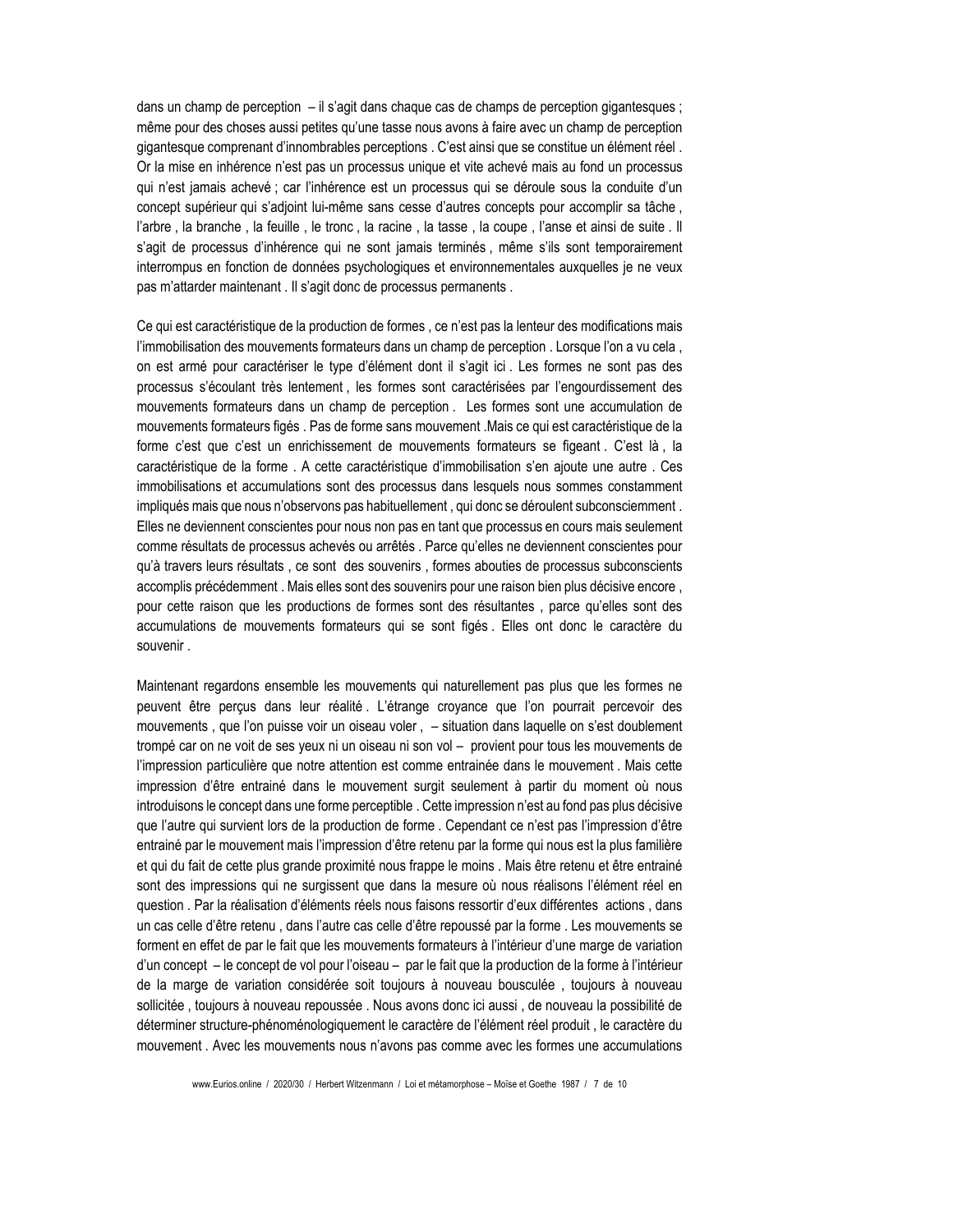de mouvements figés mais inversement un enrichissement de dissolutions de forme au sein de la marge de variation d'un mouvement . Comme pour les formes où les mouvements formateurs se mettent au service des formes, nous voyons pour les mouvements les formes se mettre au service de l'élaboration de mouvement. Comme la caractéristique des mouvements est d'être en permanence une perpétuelle dissolution des traits caractéristiques de la forme, qui se dissolvent et se reforment toujours à nouveau pour être toujours à nouveau dissouts, les mouvements n'ont pas le caractère du souvenir mais de l'oubli. Car l'oubli est bien la dissolution des traits marquants de la forme. Dans la mesure où nous coréalisons des mouvements, nous disposons d'un art de l'oubli et l'exerçons continuellement.

Les deux types d'éléments fondamentaux, forme et mouvement, sont donc structurephénoménologiquement caractérisables en tant que production du souvenir et production de l'oubli, à quoi il convient d'observer que l'une ne peut exister sans l'autre mais que chacune d'entre elles a besoin de l'autre ; car nous avons bien vu qu'il ne peut exister de forme, c'est-à-dire d'accumulation de mouvements formateurs figés que parce que notre activité réalisatrice de détache toujours à nouveau du fait d'être retenue pour puiser sans cesse de nouveaux movens conceptuels dans le réservoir inépuisable de l'idée et laisser ceux-ci se figer à leur tour . Le souvenir dans la production des formes est donc traversé par un oubli. De la même manière l'oubli dans l'élaboration des mouvements est traversé par un souvenir de la production de forme puisque l'oubli est toujours à nouveau dissout par une nouvel appel de forme. Souvenir et oubli sont les deux gestes par lesquels nous prenons conscience des universaux .Ce sont les processus par l'interpénétration desquels l'universel mobile de Goethe nous devient compréhensible. Ce sont là, des conséquences de la vision goethéenne du monde qui ne devient compréhensible que pour le connaître co-générateur de la réalité, qui à nouveau se présente au regard de l'observation psychique comme un tissu entrelaçant le souvenir et l'oubli.

Mais je voudrais maintenant faire encore un pas de plus pour aborder l'effet purificateur (catharsis) du vécu des universaux . J'ai déjà attiré l'attention sur la poétique d'Aristote au début de mon exposé. Vous connaissez bien sûr la définition aristotélicienne de la tragédie disant qu'il s'agit d'une action complète en elle-même, qui par *phobos* et eleos - ce sont là, les expressions grecques provoque une catharsis chez le spectateur, chez celui qui participe comme spectateur à cette action. Lessing (1729-1781) a traduit phobos et eleos - cela est bien connu - par 'peur' et 'compassion'. Cela n'est pas une traduction très pertinente. On pourrait mieux rendre phobos par 'être figé d'horreur' ou 'pris de stupeur'. Alors que mot eleos exprime le fait d'être attiré, entrainé, arraché à soi-même.

Je voudrais conduire par un détour à ce que *phobos* et eleos. à ce que cette stupeur et cette ivresse peuvent évoquer. Nous avons parlé d'un souvenir subconscient qui est co-responsable pour chaque être réel élaboré. A côté de cela bien sûr existe le souvenir arbitraire, le souvenir suscité par la subjectivité la plus arbitraire . Ce souvenir n'est absolument pas, comme Augustin (354-430) le prétend dans ses Confessions, une extraction de la mémoire, une trouvaille dans le bric à brac d'un immense arsenal souterrain, mais c'est un acte pouvant être déterminé précisément structurephénoménologiquement, une attitude générative, qui n'est possible que parce que nous possédons dans le souvenir deux potentiels, deux fonctions bien caractéristiques.

L'une de ces fonctions est la *disposition* au souvenir. Sans la disposition au souvenir il n'y aurait pas de souvenir. Nous ne nous souvenons pas de l'universel 'montagne' mais nous avons une disposition au souvenir dans la direction d'une montagne déterminée . La montagne formée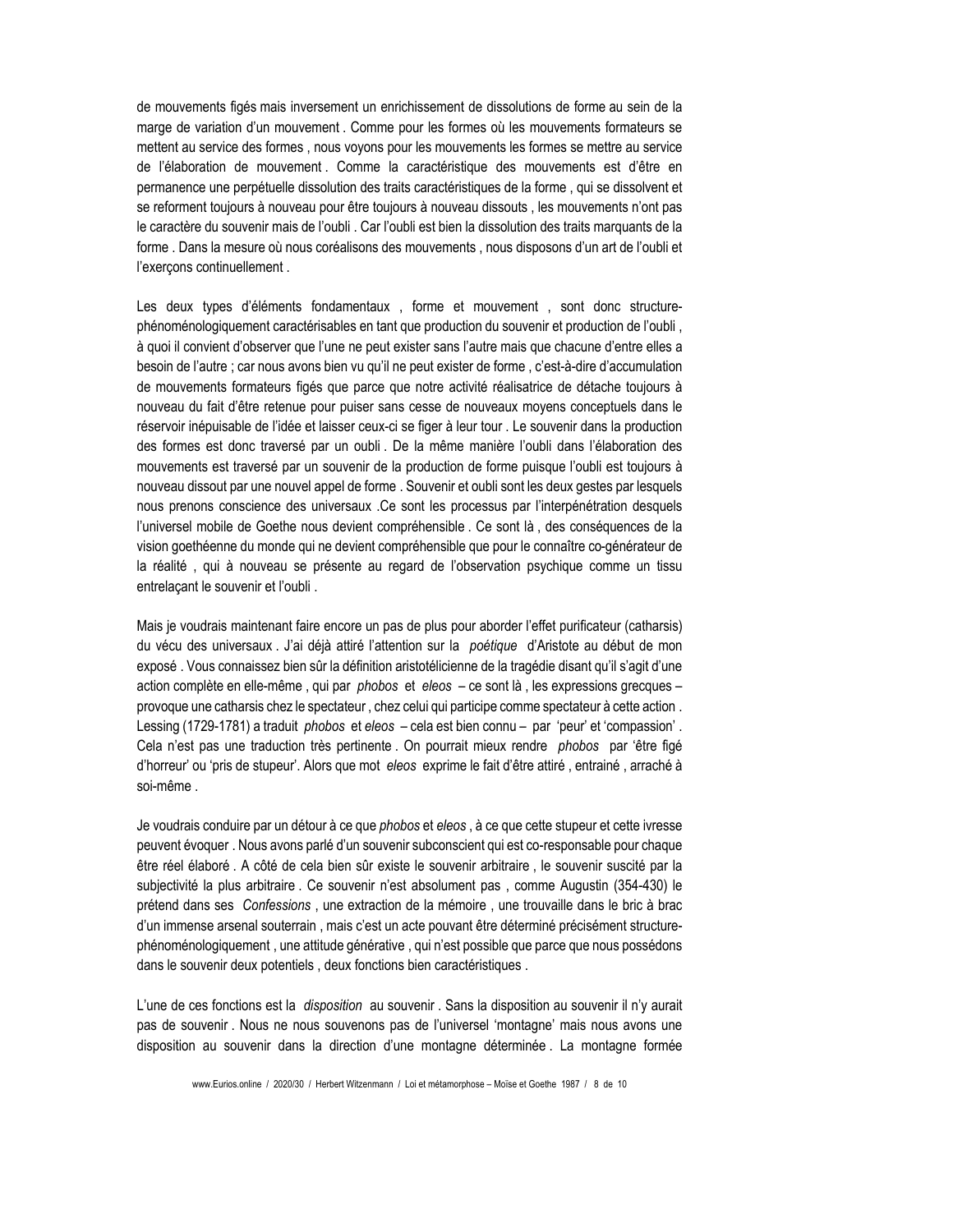précisément n'apparaît dans notre souvenir que lorsque cette disposition au souvenir peut se servir d'une autre donnée, soit la condition, lorsqu'elle peut toucher, éprouver ce qui se trouve comme engramme<sup>9</sup>, comme condition, dans notre mémoire. Ce n'est que par l'action conjointe des dispositions et des conditions que les souvenirs peuvent se constituer. A présent la question est de savoir par où et d'où avons-nous ces dispositions et ces conditions.

Il nous sera maintenant, je crois, très facile de répondre à cette question, puisque nous nous sommes occupés de la façon dont nous accédons à la réalité. Nous devenons conscient de la réalité par une continuelle cogénération. Nous ne devenons toutefois conscients que du résultat de cette cogénération et non de la production génératrice elle-même. Le résultat a donc le caractère du souvenir. Le souvenir arbitraire est précédé par un souvenir subconscient non-arbitraire et c'est celui-ci qui a produit dispositions et conditions ; car dans le cas de réalisations correspondant au souvenir volontaire ultérieur notre maîtrise d'un universel a été pré-individualisée par le souvenir subconscient initial. Nous acquérons par-là la faculté de pré-individualiser les concepts. C'est une des conséquences de la réalisation subconsciente qu'en nous se constitue la disposition pouvoir pré-individualiser. De l'autre côté se constituent en nous les conditions. Conditions qui se constituent par le fait que des engrammes se froment dans notre organisation . Ceux-ci se forment parce que l'influence dé-composante de notre organisation se trouve repoussée lors de notre activité re-composante, mais aussi parce que ce repoussement se trouve lui-même retenu et attaché d'une certaine manière à la perception qui vient à sa rencontre . Repoussement et attachement, intérieur et extérieur se rencontrent et par là se constituent les engrammes, se constituent les conditions. Ce n'est que parce que les dispositions et conditions agissent les unes sur les autres que peuvent se former arbitrairement des souvenirs, qui présupposent donc des souvenirs préalables non arbitraires.

Que se passe-t-il donc dans ce souvenir ? Les dispositions ont le caractère du souvenir, en ce sens qu'elles sont orientées vers les formes comme je l'ai montré précédemment. Les conditions ont le caractère de l'oubli parce qu'elles sont orientées dans la direction de la dissolution des formes, parce qu'elles sont ce que nous emportons de notre rencontre avec les perceptions, lors de leur repoussement simultané, dans la poursuite de la dissolution des formes produites. Souvenir et oubli agissent donc dans nos dispositions et conditions. Lorsque par l'observation psychique nous prenons conscience de cette élaboration des souvenirs et des oublis et que nous ne nous y fions pas sans les observer, nous reconnaissons bien - comme je l'ai déjà dit - que les dispositions sont orientées vers le souvenir et les conditions vers l'oubli. Mais nous reconnaissons aussi qu'il peut exister une culture de ce souvenir et de cet oubli, une culture des dispositions et conditions, et qu'une telle culture doit exister ; car ce qu'évoque Aristote avec le concept eleos n'est rien d'autre que notre faculté non-observée et non-arbitraire à être entrainé par le cours des manifestations du monde. Or lorsque nous prenons conscience de cela par l'observation psychiques, nous reconnaissons que dans l'élaboration de nos dispositions nous préparons l'élaboration de notre propre être, en tant que possibilité de liberté ; car dans cet arrachement de soi hors du cours des manifestations du monde, dans le fait d'apprendre à pré-individualiser des organisations de perceptions, dans l'apprentissage de cette force de découverte, se constitue notre possibilité de liberté, c'est-à-dire la possibilité d'être libre par le fait que nous nous individualisons nous-mêmes en vivant dans un monde terrestre. Dans l'usage de nos conditions se constitue cependant notre seconde possibilité de liberté, en ce sens que nous apprenons, par notre propre participation active

<sup>9</sup> Terme venant de l'allemand d'après les termes grecs en 'dans' et gramma 'écriture', désigne en neurophysiologie la trace biologique de la mémoire dans le cerveau.

www.Eurios.online / 2020/30 / Herbert Witzenmann / Loi et métamorphose - Moïse et Goethe 1987 / 9 de 10